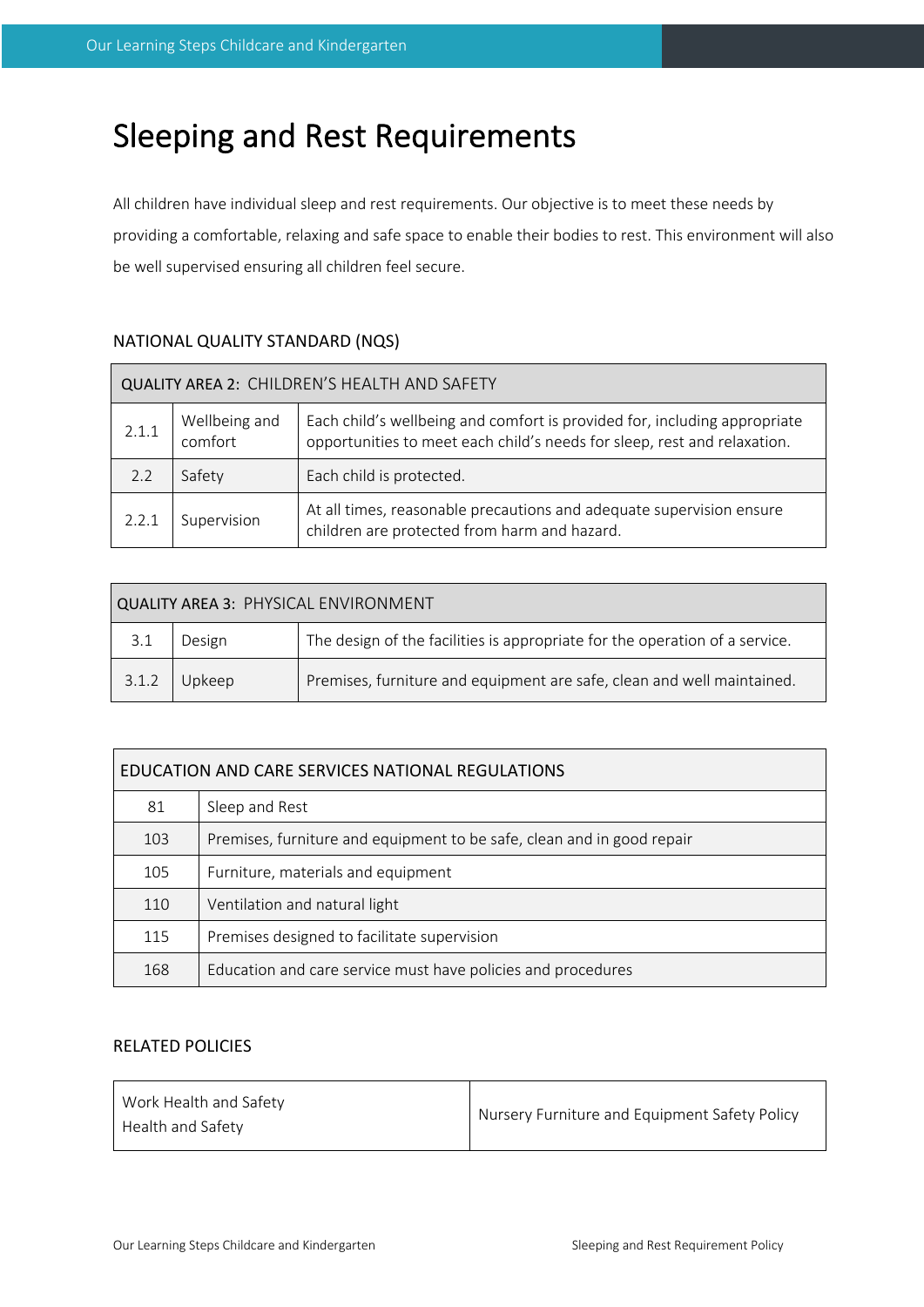#### PURPOSE

Our Service will ensure that all children have appropriate opportunities to sleep, rest and relax in accordance with their individual needs. The risk of Sudden Infant Death Syndrome (SIDS) for infants will be minimised by following practices and guidelines set out by health authorities.

If a family's beliefs and requests are against current recommended evidence-based guidelines, our Service will need to determine if there are exceptional circumstances that allow for alternate practices.

Our Service will only approve an alternative practice if the Service is provided with written advice from, and the contact details of a registered medical practitioner accompanied by a risk assessment and risk minimisation plan for individual children. We have a duty of care to ensure children are provided with a high level of safety when sleeping and resting and every reasonable precaution is taken to protect them from harm and hazard. In meeting the Service's duty of care, it is a requirement that all Educators implement and adhere to this policy to ensure we respect and cater for each child's specific needs.

# **SCOPE**

This policy applies to children, families, staff, management, and visitors of the Service.

#### IMPLEMENTATION

Children have different sleep, rest and relaxation needs. Children of the same age can have different sleep patterns that Nominated Supervisors and Educators need to consider within the Service. As per Standard 2.1 (Element 2.1.1) of the National Quality Standard, each child's comfort must be provided for and there must be appropriate opportunities to meet each child's sleep, rest and relaxation needs.

Our Service defines 'rest' as a period of inactivity, solitude, calmness, or tranquillity, and can include a child being in a state of sleep. Considering the busy and energetic nature of children's day, we feel that it is important for children to participate in a quiet/rest period during the day in order to rest, relax, and recharge their body. Effective rest strategies are important factors in ensuring a child feels secure and safe in an early childhood environment.

Our Service will consult with families about their child's individual needs, ensuring all parties are aware of the different values, cultural, and parenting beliefs and practices, or opinions associated with sleep requirements.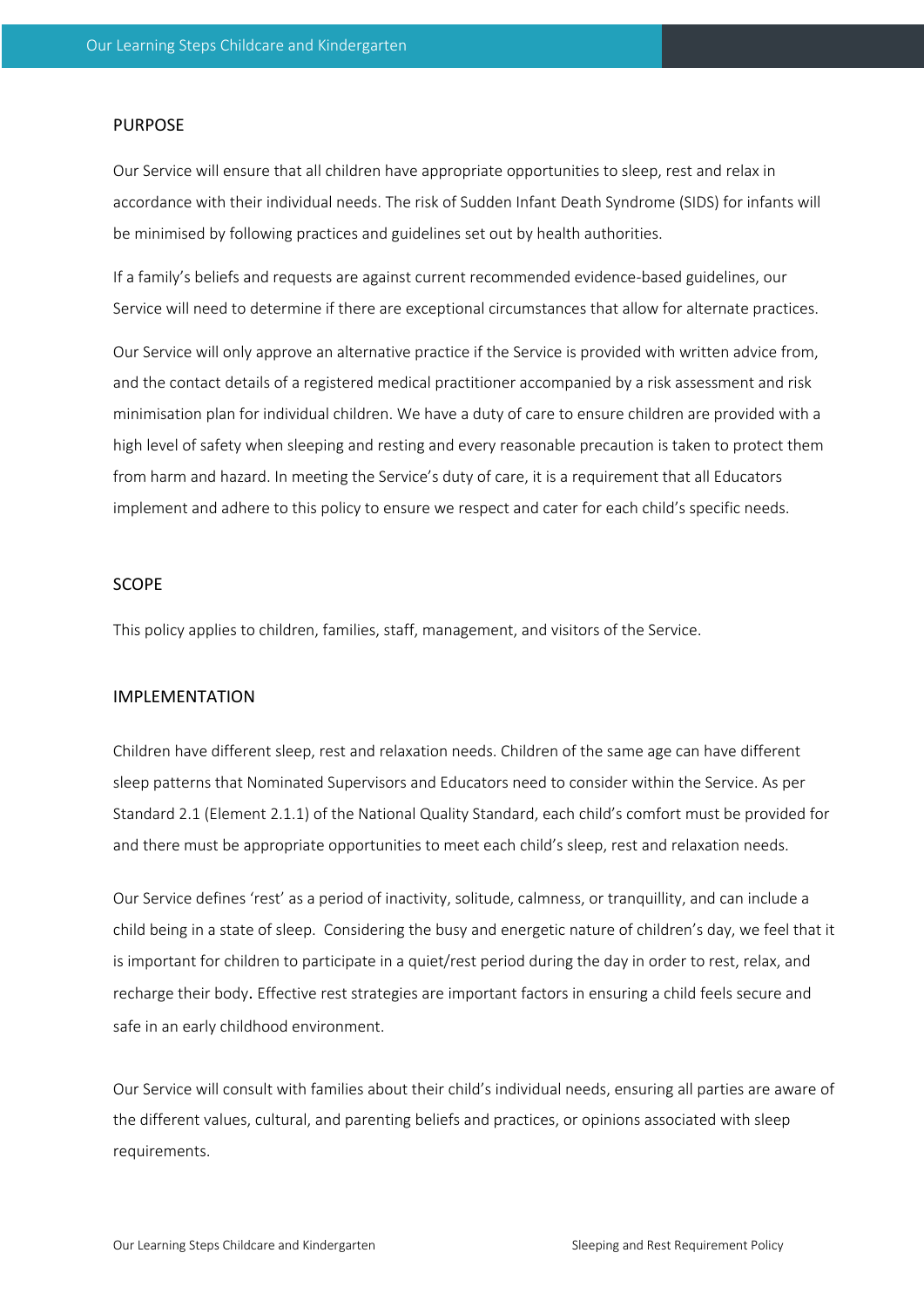### Management will ensure:

- Reasonable steps are taken to ensure that the needs for sleep and rest of children being educated and cared for by the Service are met, having regard to the ages, developmental stages and individual needs of each child.
- There are adequate numbers of cots and bedding available to children that meet Australian Standards.
- Sleep and rest environments will be safe and free from hazards.
- Areas for sleep and rest are well ventilated and have natural lighting.
- The supervision window (or similar) will be kept clear to ensure safe supervision of sleeping infants.
- Safe sleep practices are documented and shared with families. Nominated Supervisors and Educators are not expected to endorse practices requested by a family, if they differ from 'Red Nose' safe (SIDS Safe) sleeping recommendations.

## A Nominated Supervisor/ Responsible Person will:

- Take reasonable steps to ensure that the needs for sleep and rest of children being educated and cared for by the Service are met, having regard to the ages, development stages and individual needs of the children.
- Maintain up to date knowledge regarding safe sleeping practice and communicate this information to Educators and families.
- Ensure that sleeping infants are closely monitored and that all sleeping children are within hearing range and observed. This involves checking/inspecting sleeping children at regular intervals and ensuring that they are always within sight and hearing distance of sleeping and resting children so they can easily monitor a child's breathing and the colour of their skin.
- Negotiate sleep and rest routines and practices with families to reach agreement on how these occur for each child at the Service.
- Ensure they receive information and training to fulfil their role effectively, including being made aware of the sleep and rest policies, their responsibilities in implementing these, and any changes that are made over time.
- Ensure the child's safety is always the first priority.
- Ensure children who are sleeping or resting have their face uncovered at all times.
- Ensure the sleep and rest environment is free from cigarette or tobacco smoke.

# Educators will: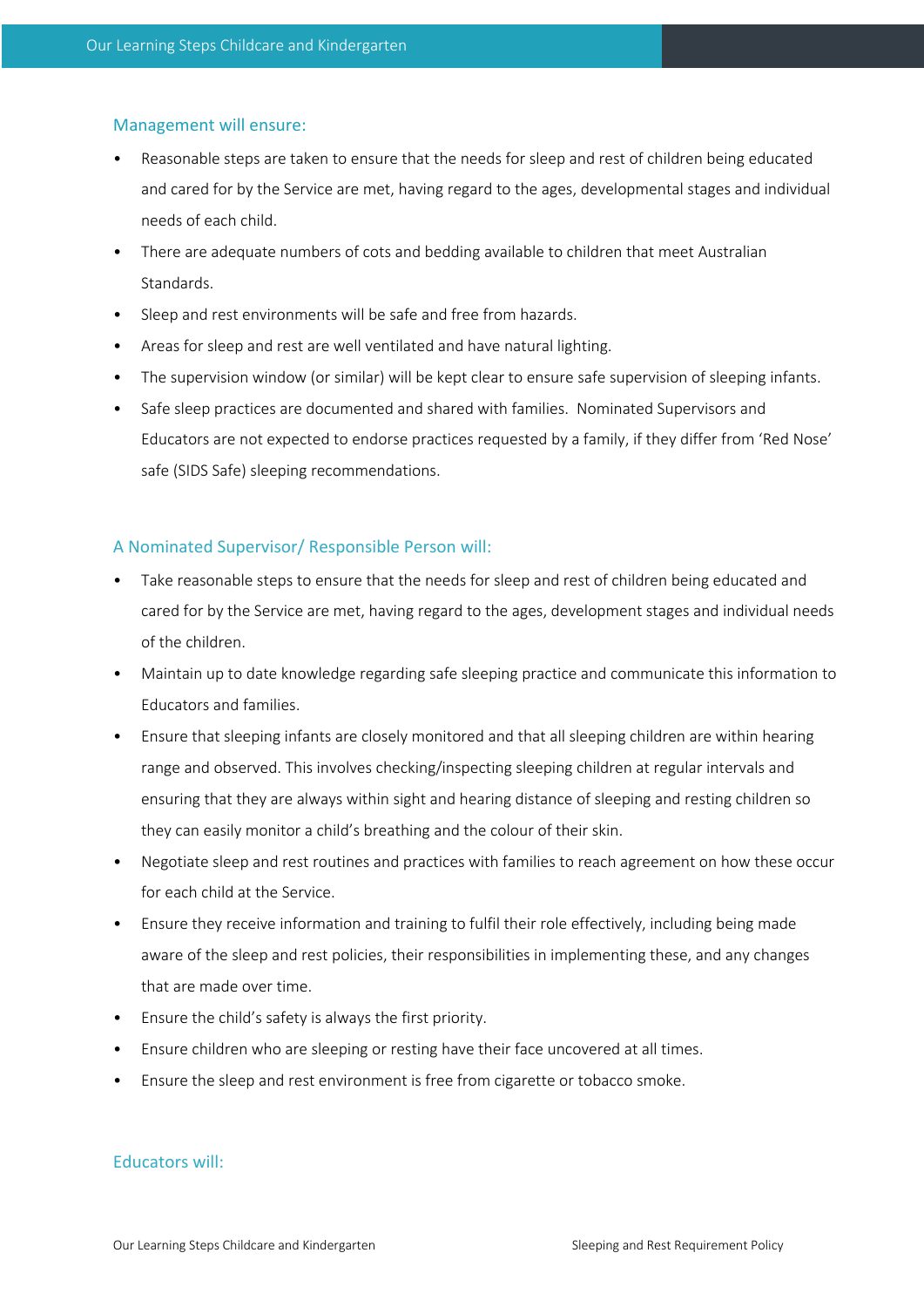- Consult with families about children's sleep and rest needs.
- Be sensitive to each child's needs so that sleep and rest times are a positive experience.
- Ensure that beds/mattresses are clean and in good repair.
- Ensure beds and mattresses are wiped over with warm water and neutral detergent between each use.
- Ensure that bed linen is clean and in good repair.
- Ensure bed linen is used by an individual child and is washed before use by another child.
- Arrange children's beds and cots to allow easy access for children and staff.
- Create a relaxing environment for sleeping children by playing relaxation music, reading stories, cultural reflection, turning off lights, and ensuring children are comfortably clothed.
- The environment is tranquil and calm for both Educators and children.
- Sit near children encouraging them to relax and listen to music.
	- o Remember that children do not need to be "patted" to sleep. By providing a quiet, tranquil environment, children will choose to sleep if their body needs it.
- Maintain adequate supervision and maintain Educator ratios throughout the sleep period.
- Assess each child's circumstances and current health to determine whether higher supervision levels and checks may be required.
- Communicate with families about their child's sleeping or rest times and the service policy regarding sleep and rest times.
- Respect family preferences regarding sleep and rest and consider these daily while ensuring children feel safe and secure in the environment. Conversations with families may be necessary to remind families that children will neither be forced to sleep nor prevented from sleeping. Sleep and rest patterns will be recorded daily for families.
- Encourage children to dress appropriately for the room temperature when resting or sleeping. Lighter clothing is preferable, with children encouraged to remove shoes, jumpers, jackets and bulky clothing.
- Ensure children rest/sleep with their beds/mattresses head to toe to minimise the risk of cross infection.
- Monitor the room temperature to ensure maximum comfort for the children.
- Ensure that each child's comfort is provided for.
- Ensure there are appropriate opportunities to meet each child's need for sleep, rest and relaxation.
- Ensure that children who do not wish to sleep are provided with alternative quiet activities and experiences, whilst those children who do wish to sleep are allowed to do so, without being disrupted. If a child requests a rest, or if they are showing clear signs of tiredness, regardless of the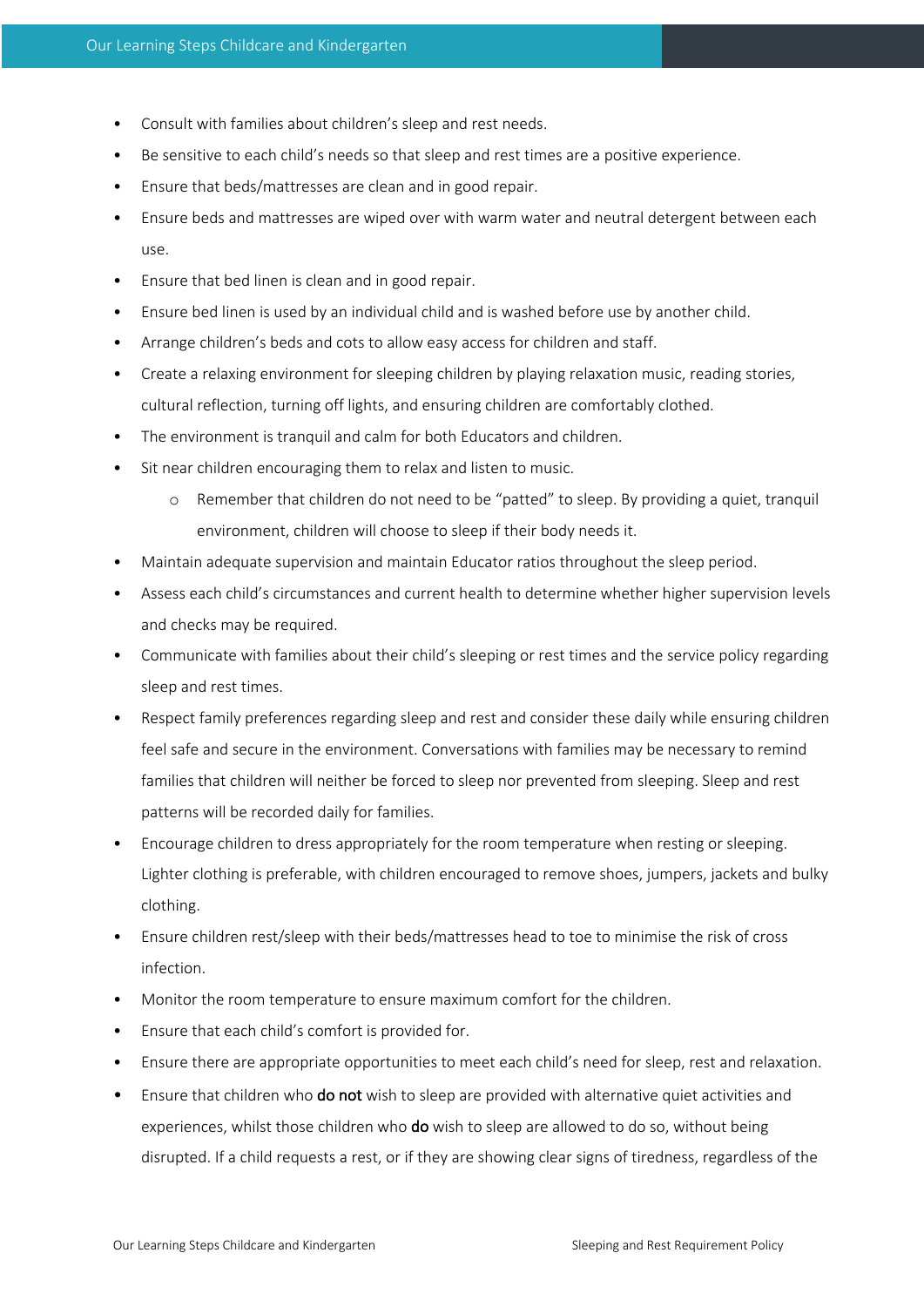time of day, there should be a comfortable, safe area available for them to rest. It is important that opportunities for rest and relaxation, as well as sleep, are provided.

- Consider a vast range of strategies to meet children's individual sleep and rest needs.
- Respond to children's individual cues for sleep (yawning, rubbing eyes, disengagement from activities, crying etc).
- Acknowledge children's emotions, feelings and fears in regard to sleep/rest time.
- Develop positive relationships with children to assist in settling children confidently when sleeping and resting.

#### CHILDREN IN COTS

#### Educators will:

- Give bottle-fed children their bottles before going to bed.
- Ensure children are not be put in cots or in beds with bottles as per the *Dental Health Policy*.
- Ensure that cot rooms and sleep rooms have operational baby monitors on at all times.
- Observe children at 10-minute intervals while they sleep in these rooms. Educators must go into the rooms and physically see babies breathing. The Educator will then officially record this on a Sleep Checklist.
- Encourage the use of sleeping bags with fitted neck and armholes for babies as there is no risk of the infant's face being covered.
- Securely lock cots sides into place to ensure children's safety.
- Turn off wall-mounted heaters before children use the room for sleeping. Cot rooms may be air conditioned and maintained at an appropriate temperature.
- Be aware of manual handling practices when lifting babies in and out of cots.
- Participate in staff development about safe sleeping practices.
- Understand that bassinets, hammocks and prams/strollers do not carry safety codes for sleep. Babies should not be left in a bassinet, hammock, or pram/stroller to sleep, as these are not safe substitutes for a cot.
- Ensure mattresses are kept in good condition; they should be clean, firm and flat, and fit the cot base with not more than a 20mm gap between the mattress sides and ends. A firm sleep surface that is compliant with the new AS/NZS Voluntary Standard (AS/NZS 8811.1:2013 Methods of testing infant products – Sleep surfaces – Test for firmness) should be used.
- Not elevate or tilt mattresses.
- Remove any plastic packaging from mattresses.
- Ensure that waterproof mattress protectors are strong, not torn, and a tight fit.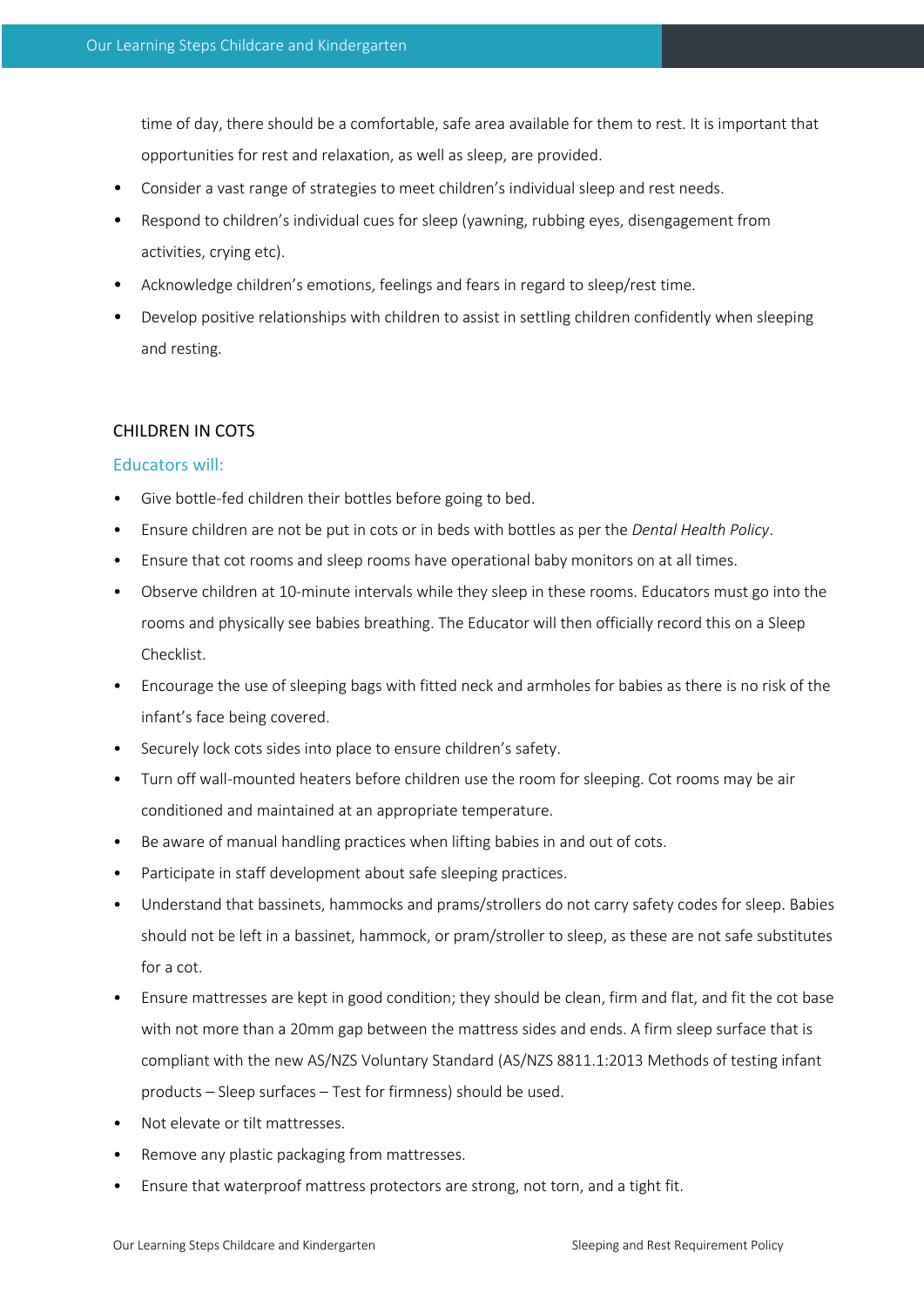- Use firm, clean, and well-fitting mattresses on portable cots.
- Remove pillows, doonas, loose bedding or fabric, lamb's wool, bumpers and soft toys from cots.

#### BABIES AND TODDLERS

- Babies should be placed on their back to sleep when first being settled. Once a baby has been observed to repeatedly roll from back to front and back again on their own, they can be left to find their own preferred sleep or rest position (this is usually around 5–6 months of age). Babies aged younger than 5–6 months, and who have not been observed to repeatedly roll from back to front and back again on their own, should be re-positioned onto their back when they roll onto their front or side.
- If a medical condition exists that prevents a baby from being placed on their back, the alternative practice should be confirmed in writing with the Service, by the child's medical practitioner.
- Babies over four months of age can generally turn over in a cot but may not always be able to roll back again. When a baby is placed to sleep, Educators should check that any bedding is tucked in securely and is not loose. Babies of this age may be placed in a safe baby sleeping bag (i.e. with fitted neck and arm holes, but no hood). At no time should a baby's face or head be covered (i.e. with linen). To prevent a baby from wriggling down under bed linen, they should be positioned with their feet at the bottom of the cot.
- If a baby is wrapped when sleeping, consider the baby's stage of development. Leave their arms free once the startle reflex disappears at around three months of age, and discontinue the use of a wrap when the baby can roll from back to tummy to back again (usually four to six months of age). Use only lightweight wraps such as cotton or muslin.
- If being used, a dummy should be offered for all sleep periods. Dummy use should be phased out by the end of the first year of a baby's life (in consultation with parents). If a dummy falls out of a baby's mouth during sleep, it should not be re-inserted.
- Babies or young children should not be moved out of a cot into a bed too early; they should also not be kept in a cot for too long. When a young child is observed attempting to climb out of a cot, and looking like they might succeed, it is time to move them out of a cot. This usually occurs when a toddler is between 2 and 3 ½ years of age but could be as early as 18 months.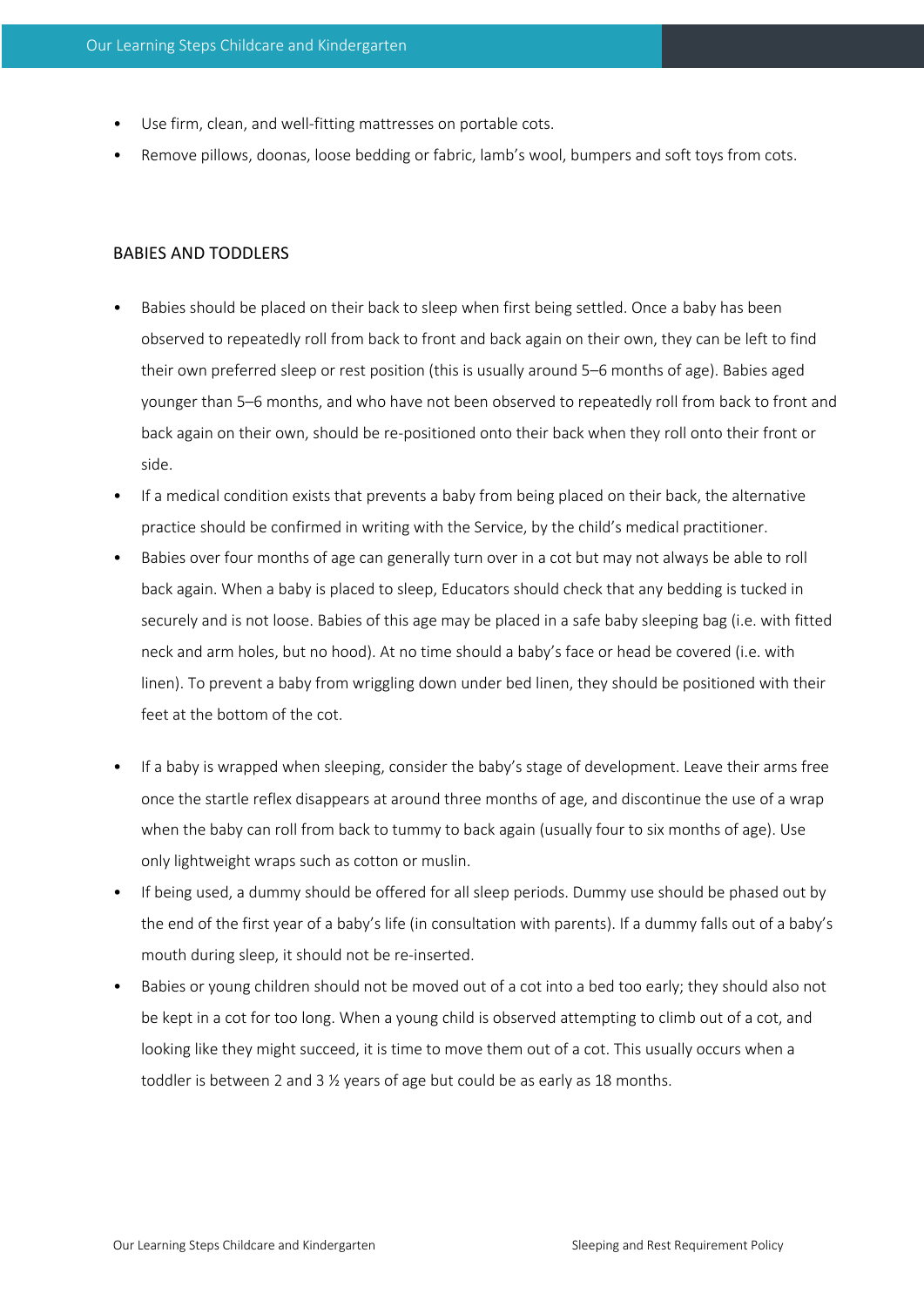# Source

ACECQA. (n.d.). Safe sleep and rest practices: https://www.acecqa.gov.au/resources/information-sheets/safe-sleep-and-restpractices

Australian Children's Education & Care Quality Authority. (2014).

Australian Competition and Consumer Commission (ACCC). (2013). Find out more: Keeping baby safe: https://www.accc.gov.au/system/files/639\_Keeping%20Baby%20Safe\_text\_FA4-WEB%20ONLY.pdf

Early Childhood Australia Code of Ethics. (2016).

Guide to the Education and Care Services National Law and the Education and Care Services National Regulations. (2017).

Guide to the National Quality Standard. (2017).

Kids Health. (2013). Household safety: Preventing injuries in the crib: https://kidshealth.org/en/parents/safety-crib.html

Red Nose: https://rednose.com.au/section/safe-practices

Red Nose: https://rednose.com.au/section/safe-sleeping

Revised National Quality Standard. (2018).

Standards Australia – www.standards.org.au

*The NSW Work Health and Safety Act 2011* 

The NSW Work Health and Safety Regulation 2011

## REVIEW

| POLICY REVIEWED      | February 2019                                                                                                                                                      | NEXT REVIEW DATE                                                                                                          | February 2020    |
|----------------------|--------------------------------------------------------------------------------------------------------------------------------------------------------------------|---------------------------------------------------------------------------------------------------------------------------|------------------|
| <b>MODIFICATIONS</b> | Grammar, punctuation and spelling edited.<br>Additional information added to points.<br>and updated as required.<br>Sources/references corrected and alphabetised. | Sources checked for currency - many links now unavailable: deleted                                                        |                  |
| POLICY REVIEWED      | PREVIOUS MODIFICATIONS                                                                                                                                             |                                                                                                                           | NEXT REVIEW DATE |
| February 2018        | Added 'related policies' list<br>Improvement to opening statement<br>٠<br>Minor terminology adjustments                                                            |                                                                                                                           | February 2019    |
| October 2017         | comply with changes to National<br>Standard and safe sleeping practice.                                                                                            | Merged Rest Time Policy with Sleeping<br>Requirements Policy. Changes made to<br>Regulations and revised National Quality | February 2018    |